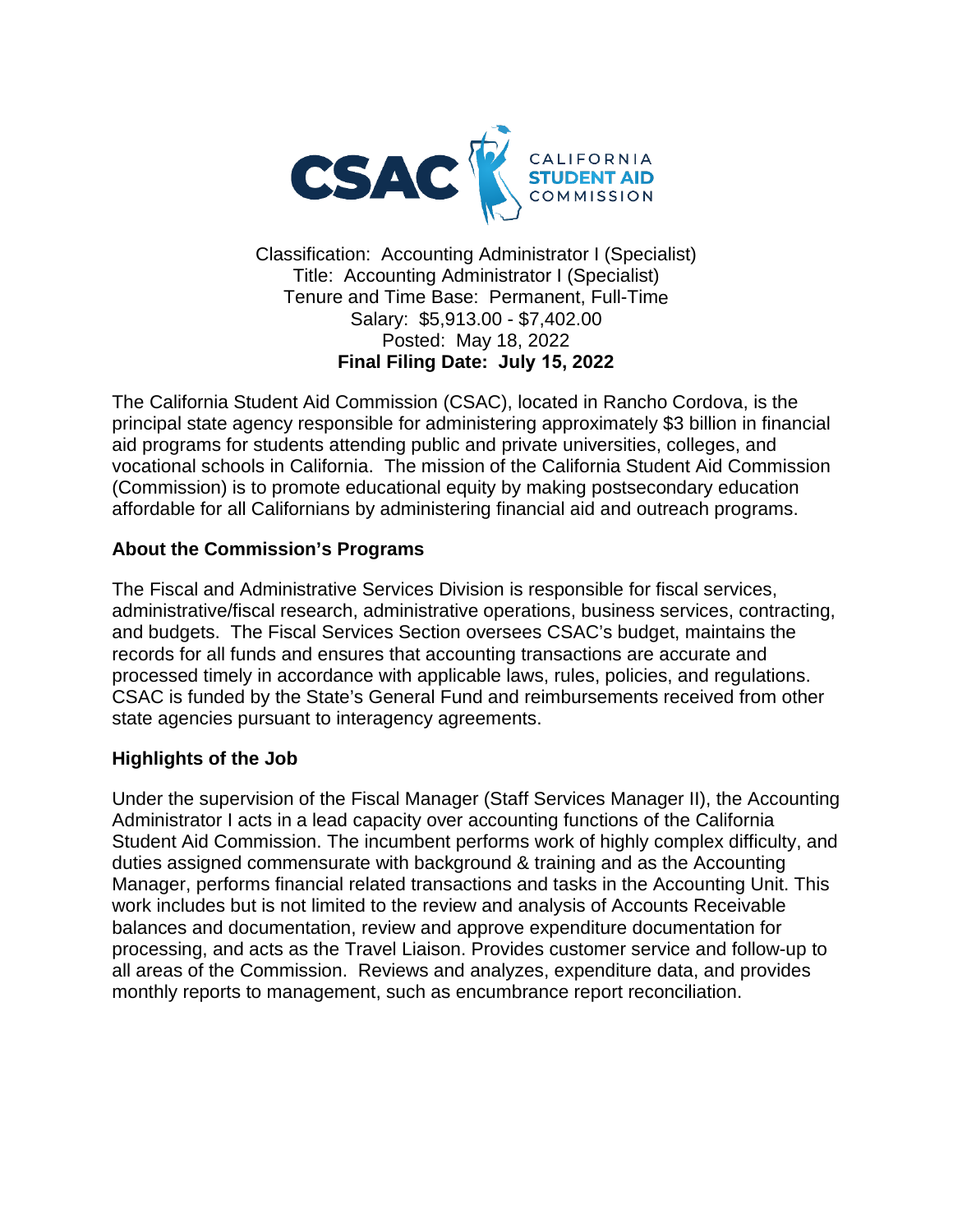# **Preferred Qualifications**

In addition to evaluating each candidate's relative ability, as demonstrated by quality and breadth of experience, the following factors will provide the basis for competitively evaluating each candidate:

- Excellent verbal and written communication skills.
- Ability to exercise good judgment, initiative, and creativity.
- Excellent research and analytical skills.
- Ability to multi-task in a fast-paced environment.

## **Statement of Qualifications**

Candidates are required to submit a Statement of Qualifications (SOQ). **Applications received without an SOQ or not according to the instructions, will be rejected.** A résumé is not considered an SOQ. Please include your name and title with "Statement of Qualifications" on the document.

The SOQ should be no more than two pages in length, single spaced, 12 pt. font, describing your:

- Experience with currently performing the same or similar work.
- Experience with implementing customer focused, responsive and action orientated, displaying urgency as required to meet unit needs and goals.
- Level of proficiency utilizing Microsoft Excel, Word, Teams, PowerPoint, and Outlook along with your ability to prepare clear, comprehensive, and concise reports.
- Experience facilitating and or directing and guiding work groups and reengineering of processes by performing research, making recommendations to resolve complex issues, providing alternatives, and facilitating trainings.

# **Who Should Apply**

Interested individuals who meet the minimum and desirable qualifications and are eligible to be appointed to the **Accounting Administrator I (Specialist)** classification.

Applicants must have current list eligibility for appointment to this class, currently a State employee who has transfer eligibility (transfers must meet the minimum qualifications for the advertised class, per CCR Rule 250), or currently in an **Accounting Administrator I (Specialist)** position. Appointment is subject to SROA/Surplus provisions. SROA and Surplus candidates are encouraged to apply. Surplus candidates must submit a copy of their surplus status letter. Other methods of appointments will be considered, including Training & Development (T&D) Assignments.

All applicants, regardless of the type of eligibility, must meet the Minimum Qualifications of the [Accounting Administrator](https://www.calhr.ca.gov/state-hr-professionals/Pages/4552.aspx) classification. In addition, please attach all required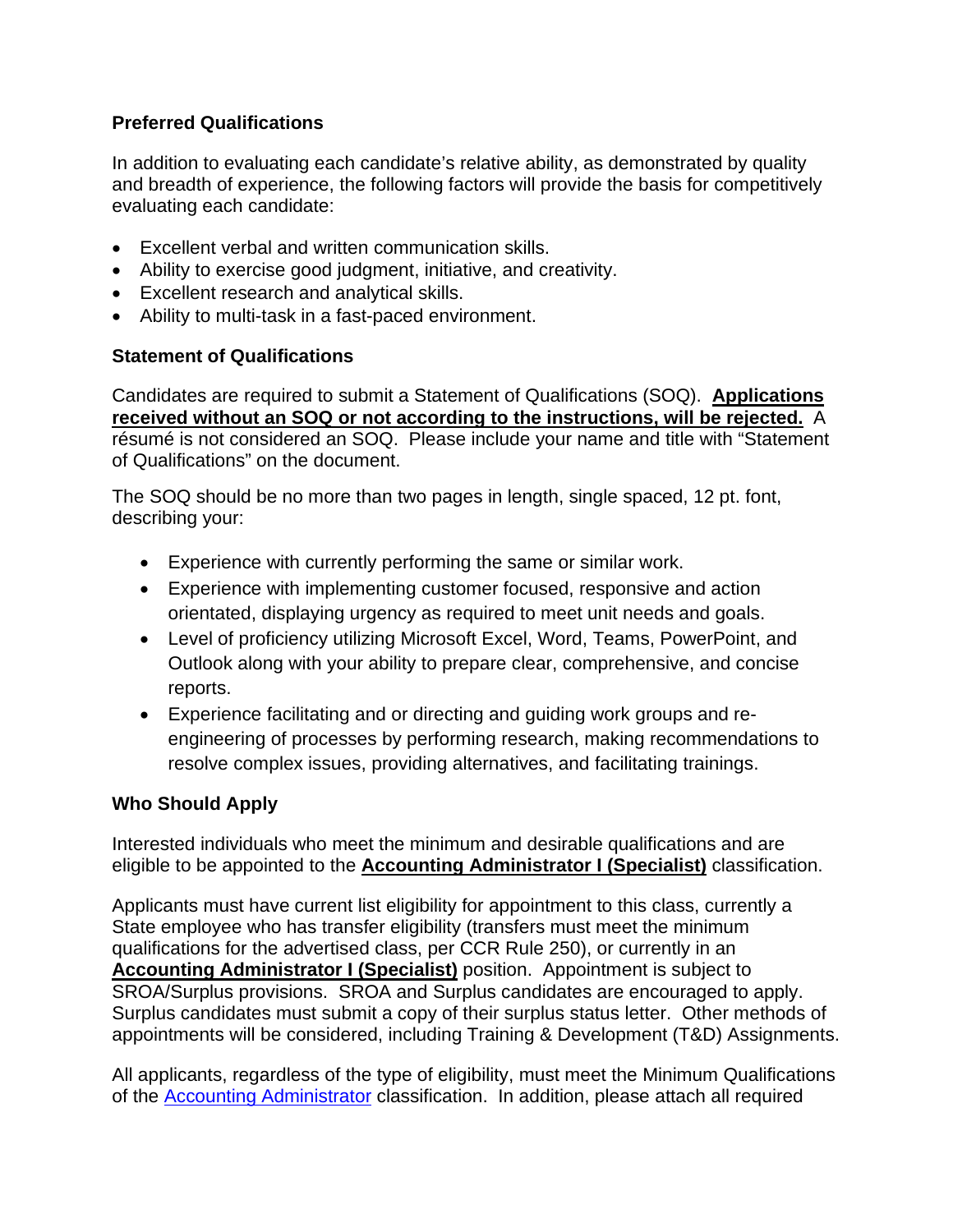supporting documents (i.e. transcripts/diploma, license, and/or required certificate) to your application.

Eligibility is determined by the completed information on your Std. 678 and/or résumés; please ensure applications and/or résumés contain completed information or your application may not be accepted.

### **How to Apply/Final Filing Date**

Please reference **RPA #21-073**, **JC-307928**, **Position #270-734-4552-XXX**, **Accounting Administrator I (Specialist)**, in the 'Job Title' section on the application, Std. 678.

Interested and qualified candidates must complete a State Examination/Employment Application (STD. 678), Statement of Qualifications, submission of a résumé is optional. Applications and Statements of Qualifications must be received or postmarked by the final filing date of **July 15, 2022**. Electronic submission of applications and Statements of Qualifications may be completed through your CalCareer account at [www.jobs.ca.gov.](http://www.jobs.ca.gov/) Please contact the Personnel Office at (916) 464-3949 or email at [Personnel@csac.ca.gov](mailto:Personnel@csac.ca.gov) if you need assistance with the electronic application process.

Applications will **not** be accepted by fax or e-mail. You may also submit your application by mailing or in person to:

CA Student Aid Commission P.O. Box 3210 Rancho Cordova, CA 95741-3210 Attn: HR Recruitment

CA Student Aid Commission 11120 International Drive, Suite 100 Rancho Cordova, CA 95670 Attn: HR Recruitment

The State of California is an equal opportunity employer to all, regardless of age, ancestry, color, disability (mental and Physical), exercising the right to family care and medical leave, gender, gender identity or expression, genetic information, marital status, medical condition, military or veteran status, national origin, political affiliation, race, religious creed, sex (includes pregnancy, childbirth, breastfeeding, and related medical conditions), and sexual orientation of any person.

It is an objective of the State of California to achieve a drug-free workplace. Any applicant for State employment will be expected to behave in accordance with this objective because the use of illegal drugs is inconsistent with the law of the State, the rules governing civil service, and the special trust placed in public servants.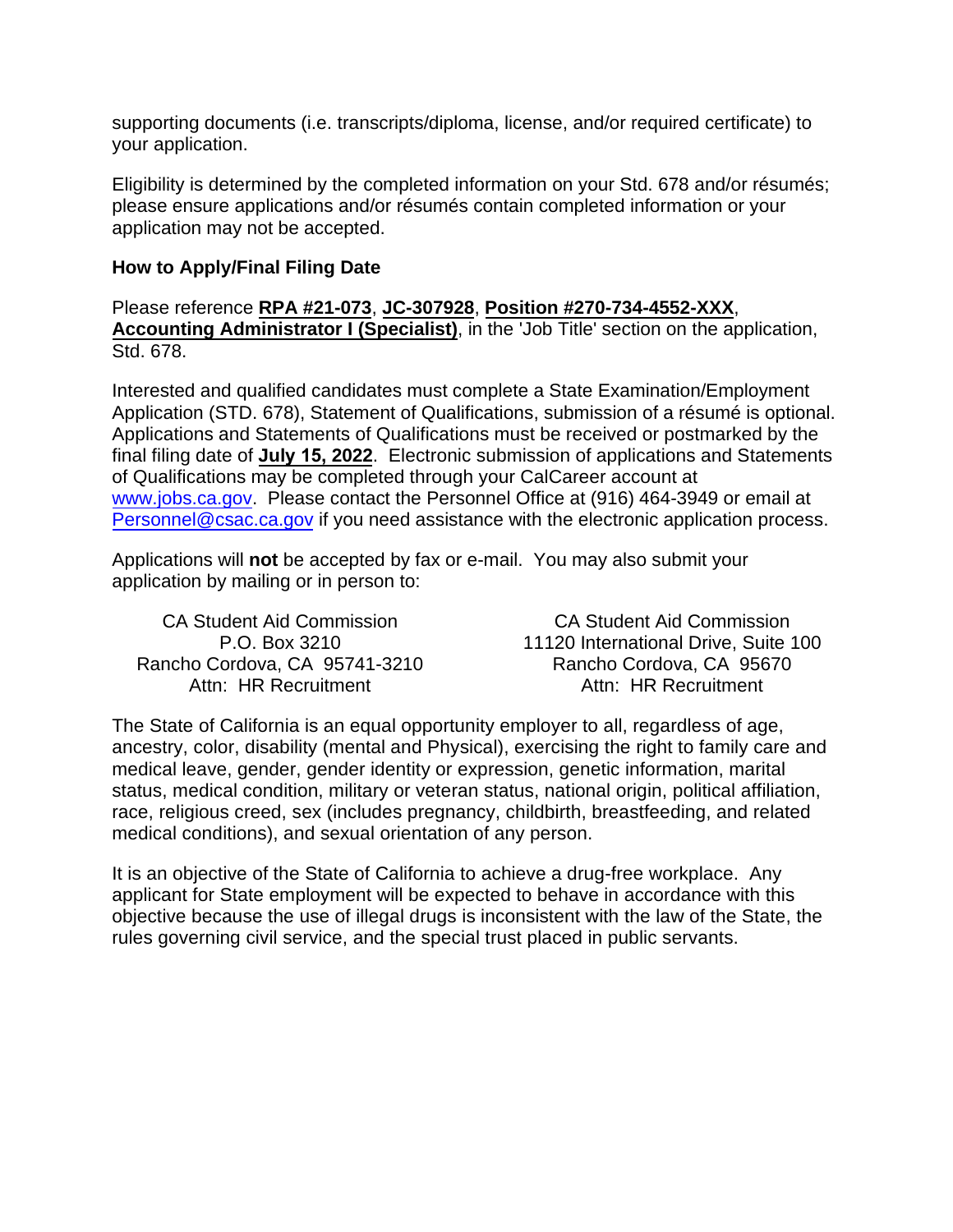# **CALIFORNIA STUDENT AID COMMISSION DUTY STATEMENT**

### **Position Identification:**

| Employee Name:             | <b>VACANT</b>                           |
|----------------------------|-----------------------------------------|
| Classification:            | Accounting Administrator I (Specialist) |
| <b>Working Title:</b>      | Accounting Administrator I (Specialist) |
| <b>Position Number:</b>    | 270-734-4552-001                        |
| Location:                  | Rancho Cordova                          |
| License/Other Requirement: | N/A                                     |
| Date Prepared:             | 02/01/2022                              |
| <b>Effective Date:</b>     | TBD                                     |

# **Function (Summary of Responsibilities):**

Under the supervision of the Fiscal Manager (Staff Services Manager II), the Accounting Administrator I acts in a lead capacity over accounting functions of the California Student Aid Commission. The incumbent performs work of highly complex difficulty, and duties assigned commensurate with background & training and performs financial related transactions and tasks in the Accounting Unit. This work includes but is not limited to the review and analysis of Accounts Receivable balances and documentation, review and approve expenditure documentation for processing, and acts as the Travel Liaison. Provides customer service and follow-up to all areas of the Commission. Reviews and analyzes, expenditure data, and provides monthly reports to management, such as encumbrance report reconciliation.

#### **Reporting Relationships:**

Reports directly to the Fiscal Services Manager (SSM II), Fiscal and Administrative Services Division.

#### **Program Identification:**

The California Student Aid Commission is responsible for administering financial aid programs for students attending public and private universities, colleges, and vocational schools in California. The Commission's central mission is to make education beyond high school financially accessible to all Californians.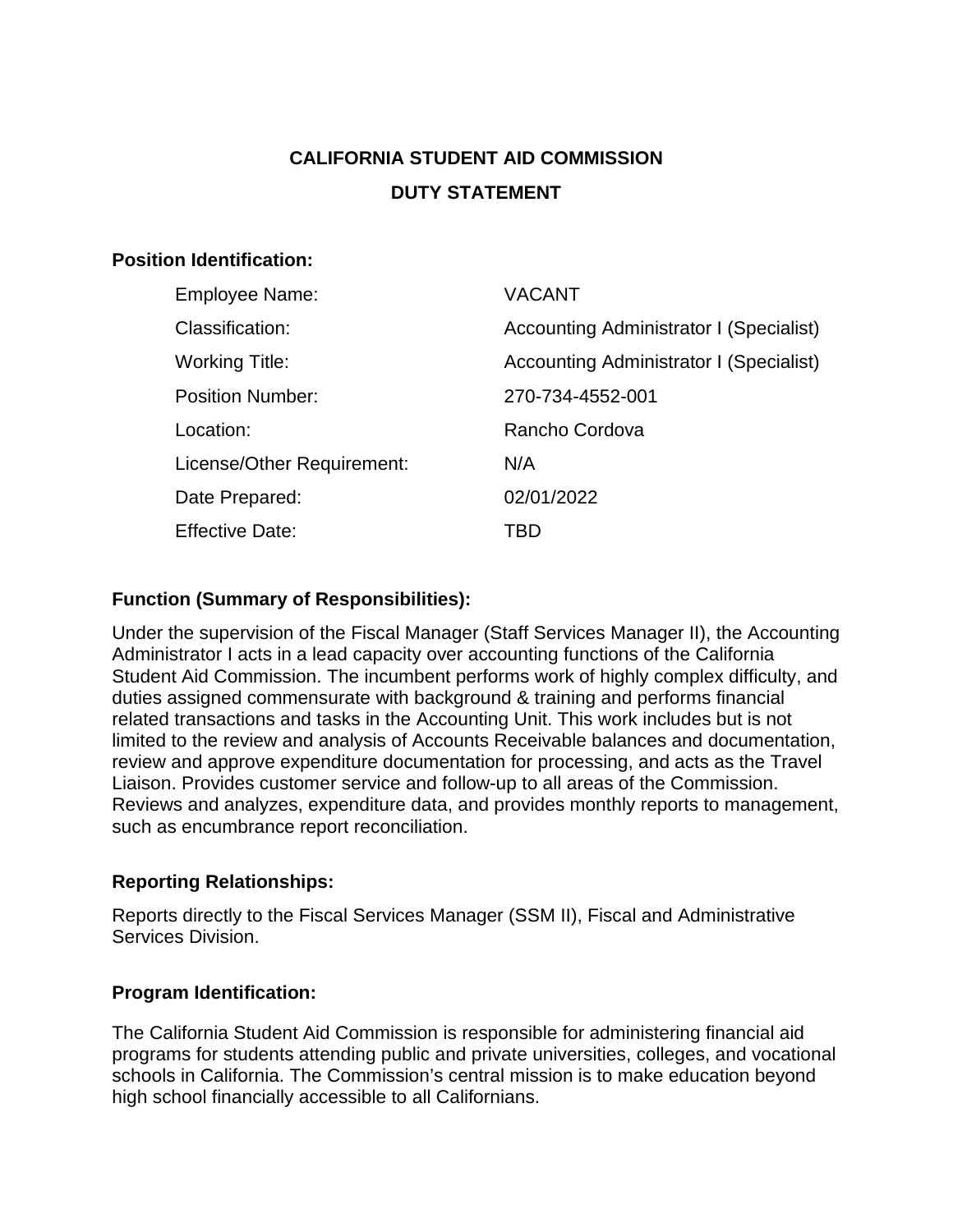The Fiscal and Administration Division is responsible for fiscal services including Accounting, Budgets, as well as Business Services, Contracts, Human Resources and Facilities Management.

#### **Job-Functions:**

Candidates must be able to perform the following essential functions with or without reasonable accommodations.

- 25% Provides the most highly complex analysis and accounting reconciliations pertaining to Accounts Receivables (ARs), including but not limited to programs such as Cal-T, Paul Douglas, Golden State Teachers, Payroll ARs, and miscellaneous revenue. Reviews internal logs, spreadsheets and workbooks and provides in-depth review of records in comparison to our book of record, Financial Information System for California (FI\$CAL). Works with Accounting staff to maintain accurate and auditable records.
- 25% Serves as a subject matter expert and provides first level review, and recommendation on various documents that are submitted to Department of General Services (DGS), Contracted Fiscal Services (CFS). This includes, but may not be limited to, Payment Approval Label (PAL) packets to be submitted to DGS-CFS by accounting staff. Review packets for fund availability, accurate supporting documentation, and correct coding. Reviews internal logs, spreadsheets and workbooks and provides first level review of monthly reconciliations to ensure PALs submitted are reflected accurately in FI\$CAL.
- 20% Serves as the Travel Liaison for the Commission. Provides support and sets up individuals with the California Automated Travel Expense Reimbursement System (CalATERS) accounts. Develops and updates memos, templates, forms, and procedural manuals including, but not limited to the annual travel brochure and internal policy and procedures manual. Facilitates departmental trainings as needed in order to produce consistent practices for the department. Reengineering of processes by performing research, making recommendations to resolve complex issues, providing alternatives, and facilitating departmental trainings in order to ensure effective trainings are developed and to foster a supportive team atmosphere, utilizing small and large group meetings, ServiceNow, email, Microsoft Teams, and other collaboration tools. Attend DGS quarterly meetings and update staff with any necessary information.
- 15% Provides independent review and analysis of capital asset purchases and items surveyed. Completes the asset management process in FI\$CAL as part of the month end close processes. Reconciles balances on a monthly basis and elevates reports to the Fiscal Services Manager for review. Develops documented workflows and best practices in collaboration with business services and information technology.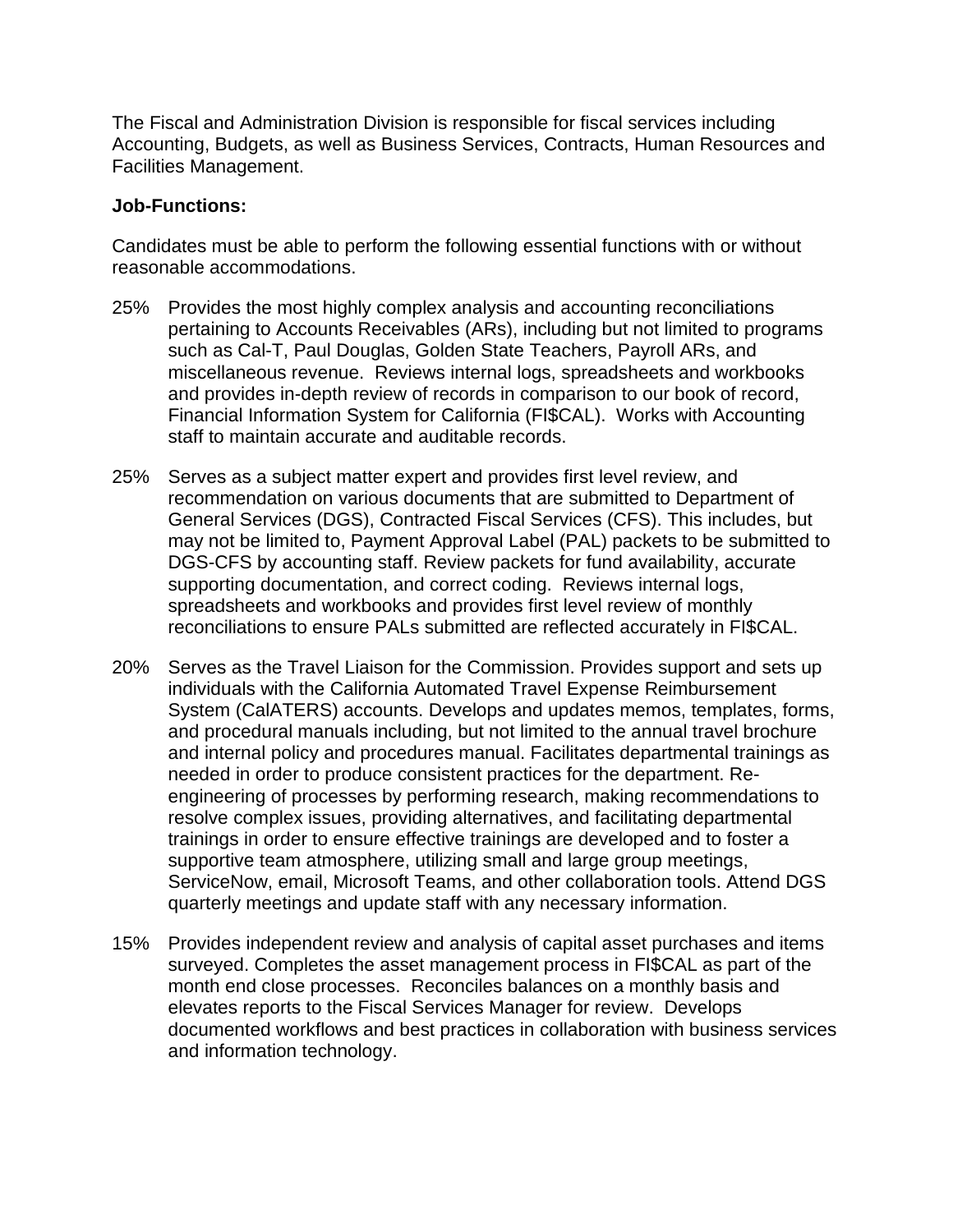10% Serves as a backup for the review and analysis of labor distribution in FI\$CAL. Reviews allocations in collaboration with the budget office and makes adjustments to funding splits as necessary. Reviews employee option distributions in FI\$Cal and updates CFS of any additions or changes to be made. On an annual basis, reviews the employee options table and provides information on setting up the new fiscal year table.

#### **Non-Essential Functions**

5% Participates and attends all fiscal and accounting related meetings and trainings including team and managerial meetings. Perform other duties as required.

#### **ADA Requirement**

Alternatives will be provided for incumbents who are unable to perform the nonessential functions of the job due to a disability covered under the Americans with Disabilities Act.

#### **Physical Requirements:**

Ability to operate and utilize office machines required to perform work tasks, such as copiers, faxes, calculators, personal computer, etc. these job duties may require the incumbent to work under demanding conditions and irregular hours during peak periods. Requires sitting for long periods while using a personal computer or reviewing documents and working papers.

#### **Working Conditions:**

Employee's work is to be performed within an office environment, and is equipped with standard or ergonomic office equipment, as needed. Attend meetings in designated conference rooms and be willing to travel to off-site locations.

#### **Attendance:**

Must maintain regular and acceptable attendance.

#### **Signature:**

By signing this document, I acknowledge that I have read and understand all the requirements and information above and will receive a copy of this duty statement.

Applicant/Employee Certification of Essential Functions: I certify that I possess essential personal qualifications including integrity, initiative, dependability, good judgment, and ability to work cooperatively with others, and a state of health consistent with the ability to perform the assigned duties as described above with or without reasonable accommodations. (If you believe reasonable accommodation is necessary, discuss your concerns with the hiring supervisor. If unsure of a need for reasonable